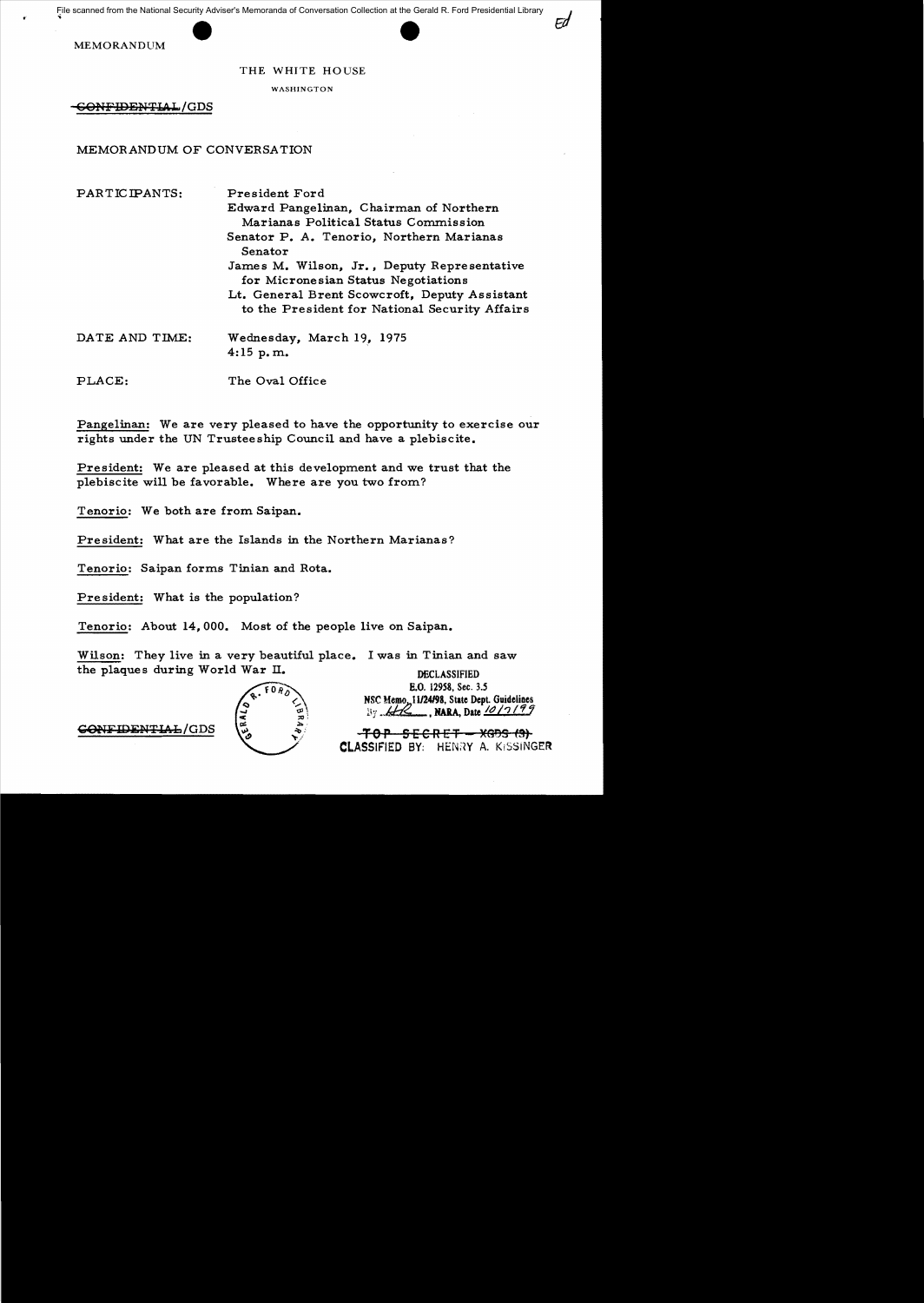## **CONFIDENTIAL/GDS** 2.

Pangelinan: Those of us are very pleased you have given us your attention, and of all the countries of the world we want to join with you. We are very proud to be part of your political system.

President: We are very pleased. Do you expect any trouble with the plebiscite?

Tenorio: There are some dissident groups but we think it will be okay.

Wilson: But you will have to work at it because the other Marianas will oppose it as hurting them.

Tenorio: Yes. But we know what we want and we must make sure only our plebiscite counts.

Pangelinan: You should know the Senator is from one party and I from the other.

President: Have you been in the United States?

Pangelinan: I went to George Washington University.

#### CONFIDENTIAL/GDS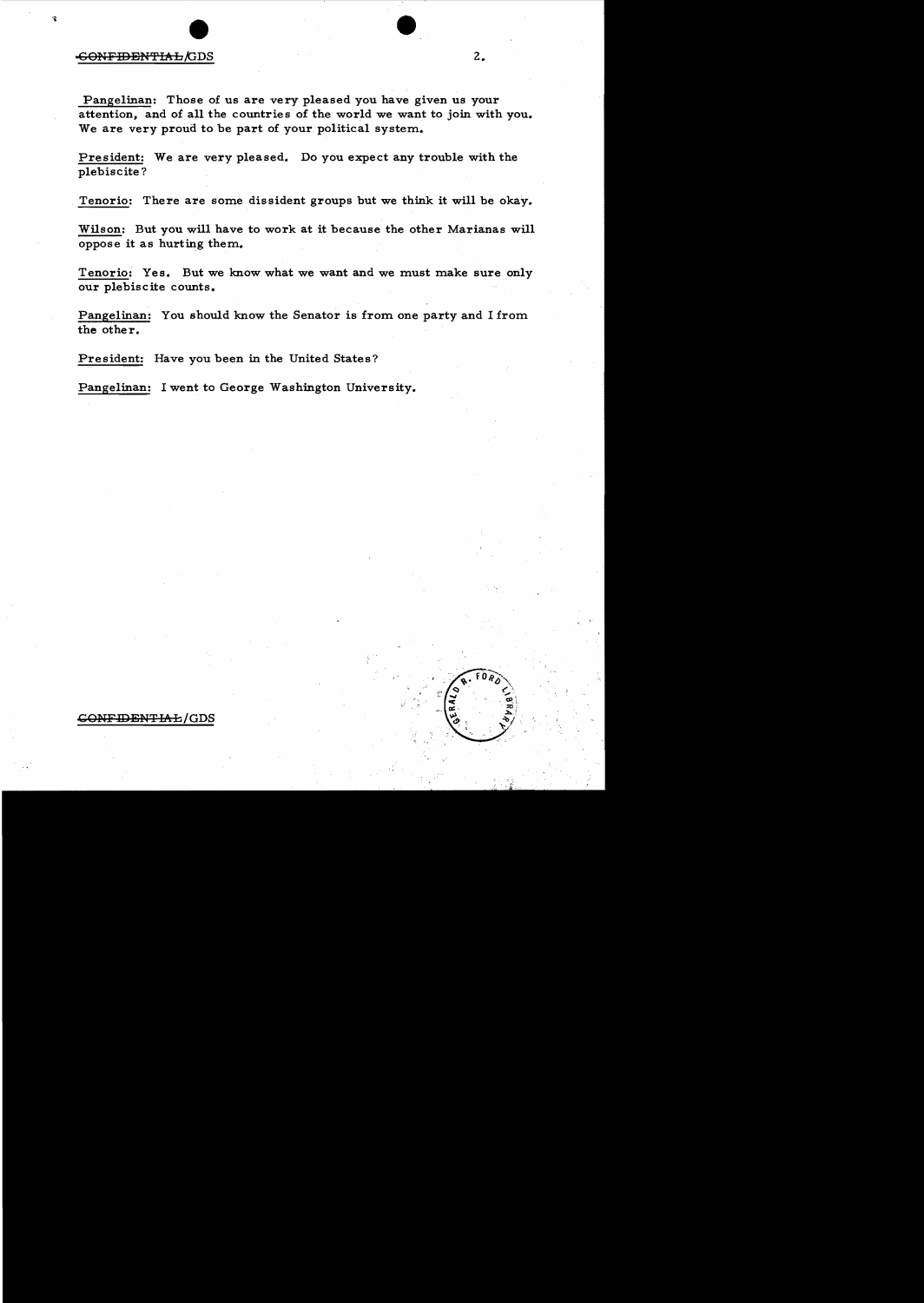# THE WHITE HOUSE

### HATIDENTIAL GDS WASHINGTON

MEETING WITH TWO NORTHERN MARIANAS POLITICAL LEADERS -- MR. EDWARD PANGELINAN, CHAIRMAN OF THE NOR THERN MARIANAS POLITICAL STATUS COMMISSION, AND SENA TOR P. A. TENORIO Wednesday, March 19. 1975 4 :15 p. m. (10 minute s) The Oval Office

From: Henry A. Kissinger ~

#### I. PURPOSE

To demonstrate the importance we attach to the recently concluded Commonwealth Covenant with the Northern Marianas, and to Micronesia generally.

## II. BACKGROUND, PARTICIPANTS & PRESS ARRANGEMENTS:

A. Background: On February 15 we signed an agreement with the Northern Marianas making them a commonwealth of the U. S. This is the first U. S. territorial addition since 1917. It is also the first time in history that a trusteeship territory has asked to merge with the administering metropolitan state.

The Marianas broke away from the other five districts of the Trust Territory of the Pacific Islands (TTPI) in early 1972, in order to negotiate a closer political union with the U.S. than that desired by the other five districts. The Northern Marianas over the past quarter century has consistently pressed for such a closer relationship with us.

The Commonwealth Covenant must now be submitted to a pie biscite. which we plan to hold before next July. The agreement must also be submitted to our Congress, where some opposition to the agreement has begun to develop. In a Senate vote March 17 on a budgetary authorization of \$1. 5 million for transition costs in the Northern Marianas, Senator Gary Hart mobilized 39 votes against the authorization -which nevertheless passed. Almost all of the 39 came from

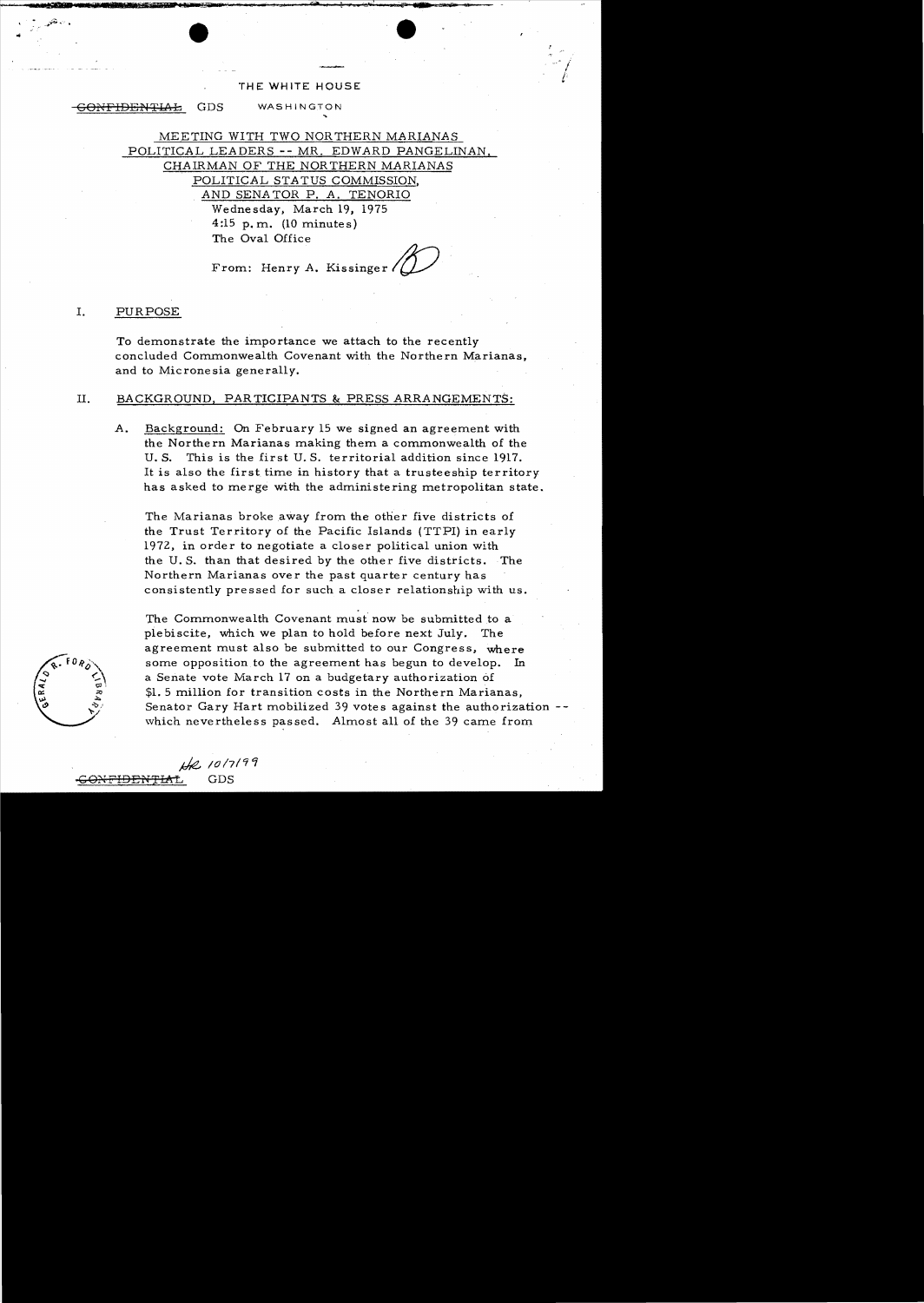liberal Democrats, who contended that the U. S. no longer has strategic interests in Asia and the Western Pacific. There is also some opposition in the Northern Marianas to the Commonwealth Covenant, and leaders in the other five districts have not yet given up their effort to bring the Northern Marianas back into their fold.

Your meeting with Messrs. Pangelinan and Tenorio will have a beneficial impact on preparations for the plebiscite.

Pangelinan has been one of the leading advocates of commonwealth within the U. S. political union, and Mr. Tenorio has just been elected as a senator to succeed Pangelinan in the Congress of Micronesia. They are good friends of ours. Both have been here to testify at the Jackson Committee hearings on our administration of the TTPI.

- B. Participants: Messrs. Pangelinan and Tenorio, General Scowcroft, and Mr. James M. Wilson, Jr., Deputy Representative for Micronesian Status Negotiations.
- C. Press Arrangements: Photo opportunity. The call will be announced routinely, and the press will be briefed following the meeting.

### III. TALKING POINTS

- 1. I appreciate the long-standing desire on the part of the people of the Northern Marianas to associate themselves with the U. S. in a closer political relationship.
- 2. I am extremely pleased that we have successfully concluded this Covenant of Political Union, which is the result of se rious but amicable negotiations between your Political Status Commission and Ambassador Williams, *my* Personal Representative for Micronesian Status Negotiations, and Mr. Wilson, his deputy, on our side.
- 3. On behalf of the American people, I want to express our conviction that the Covenant gives us the framework for an enduring and mutually beneficial relationship.



<del>. F J D R N T I A L .</del>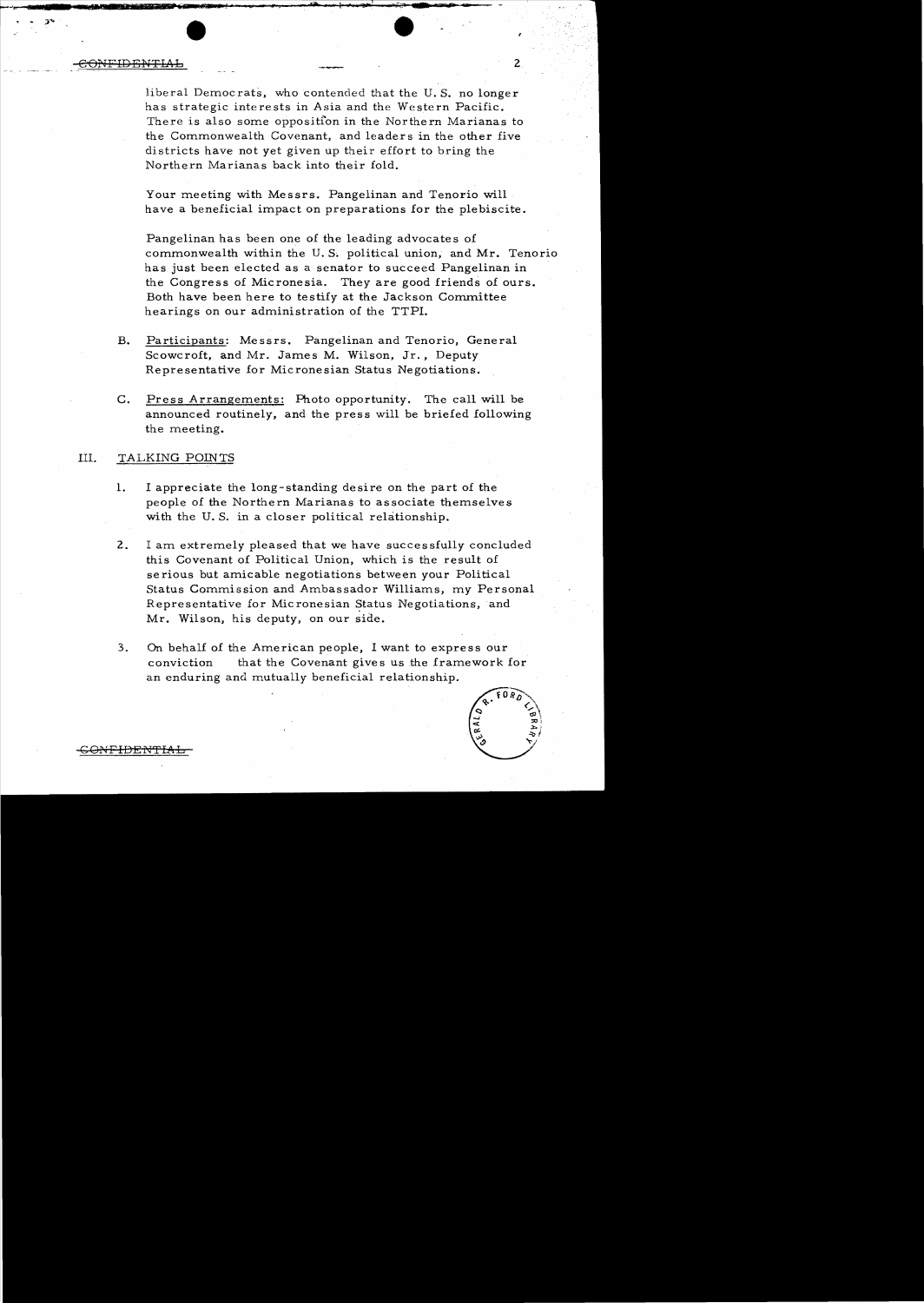I want to assure you in the clearest terms possible that  $4.$ the U.S., as a Pacific power, has vital interests in Asia and the Pacific, and that it intends to continue to play an essential role in helping preserve the peace and stability of the region.

<del>INFIDENTIAL</del>

FO  $RALO$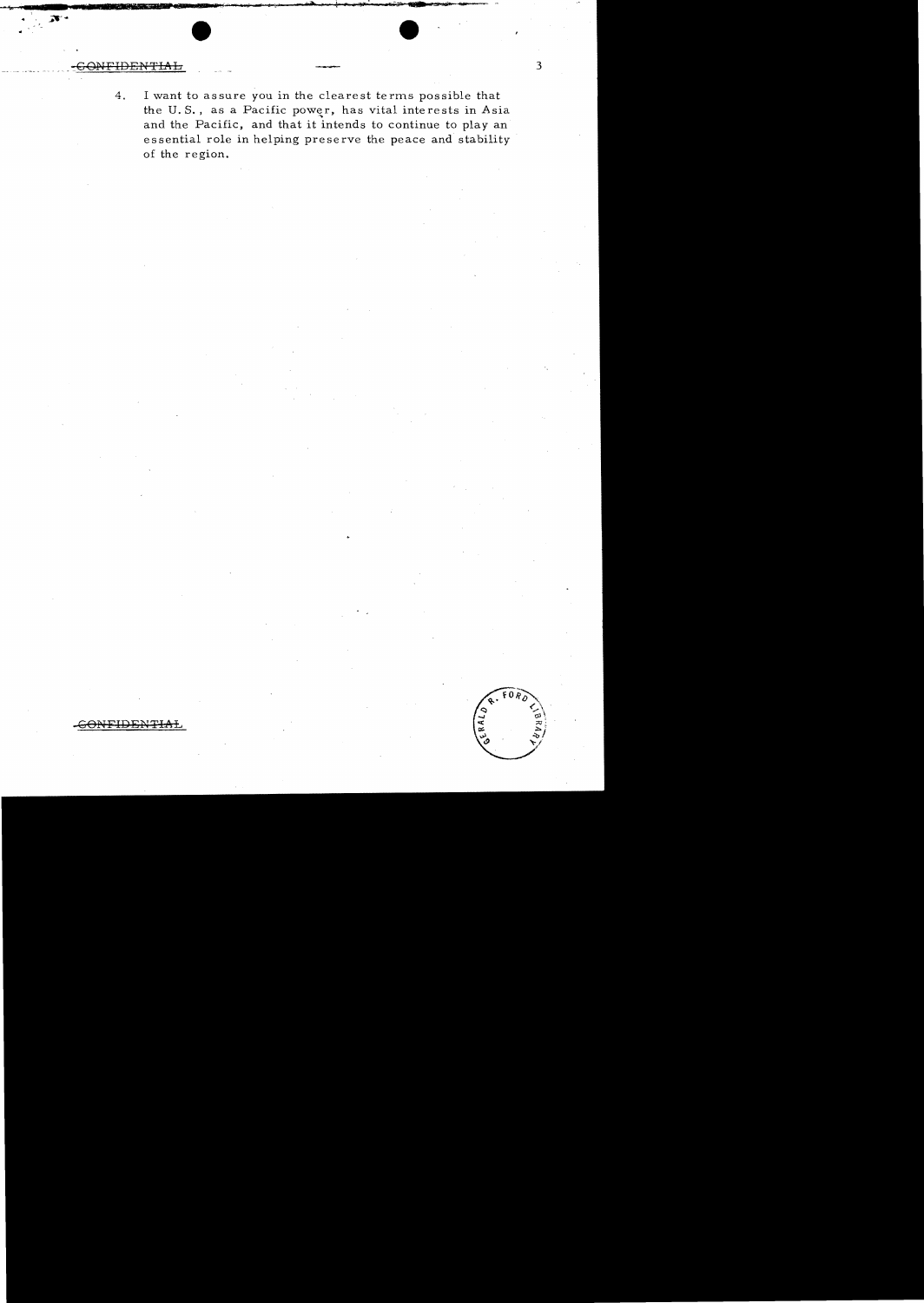T/ Nathern Marriana Ponticions  $\mathscr{D}$  $19$  Man  $25$ Tax We are pleased to have a symmetry & explicition or compte excela c'elle = Terresteeshing coment. P we are phoeld of the digent and we trust tout = plibraite will be pour des The cre both for hangon P Obotane Salmets in M.M. T & Sargion formes Terrino & Rota. le Athalia population E cent '4 orro watch- plych him on Singer Un Templan in a send plane of the same of the Core of the plane of the same plane of the same of the same of the same of the same of the same of the same of the same of the same of the same of the same of the same of the s  $\omega$  ph/2 The Thine are some heardent george but we think it will be h M But you will have to work at it because continuancie ullopper et as hustry to the year that me know what me wont + we En four should know a perelet ste P Home indication **ATALLAND**